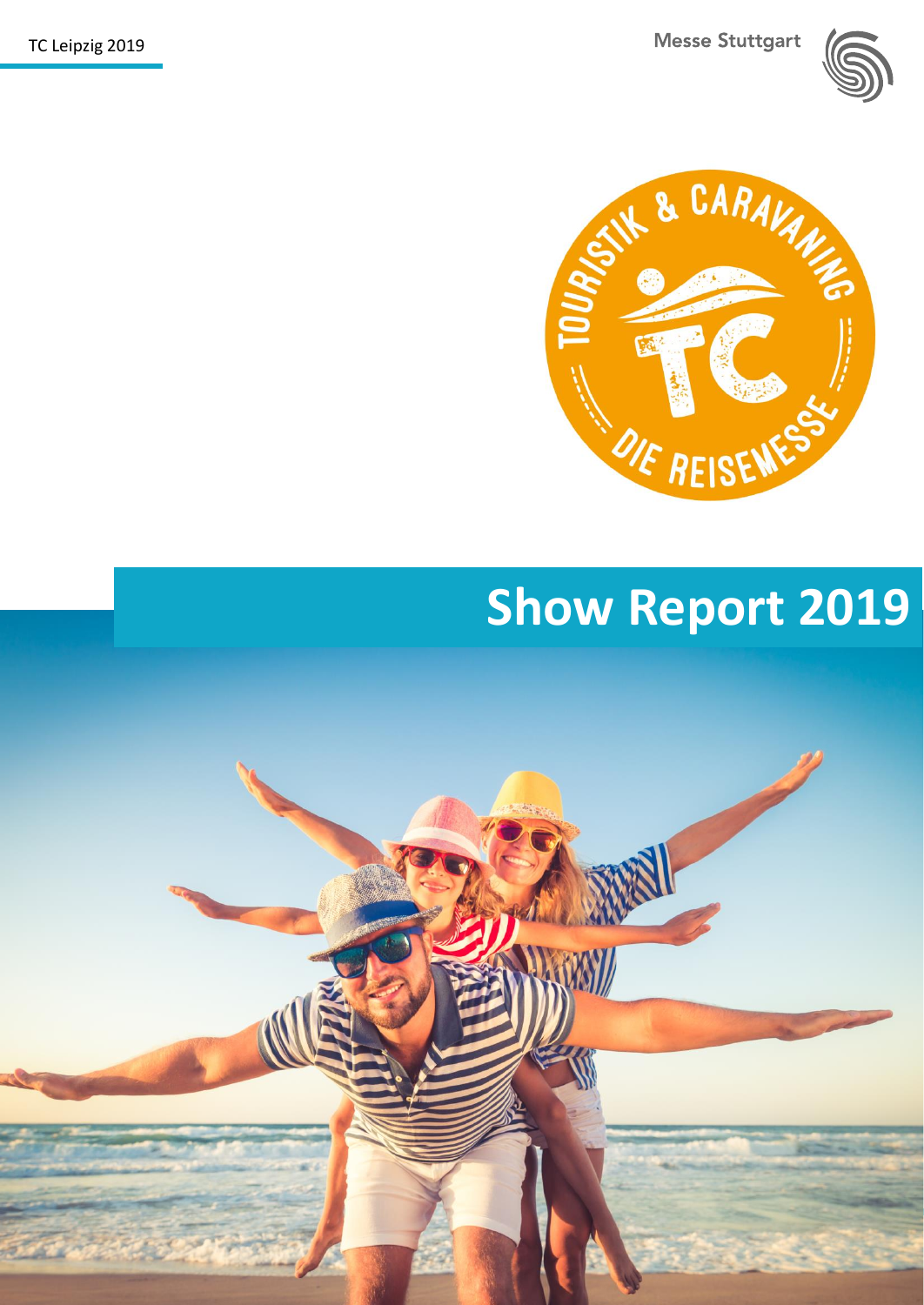

#### **67.000 visitors at TC Leipzig 2019**

#### Visitor survey – Catchment area

TC Leipzig has a big catchment area – more than a half arrives from more than 50km to visit the latest trends in caravaning and tourism. . . . . . . . . . . . . . . . . 1



#### Visitor survey - General assessment and recommendation

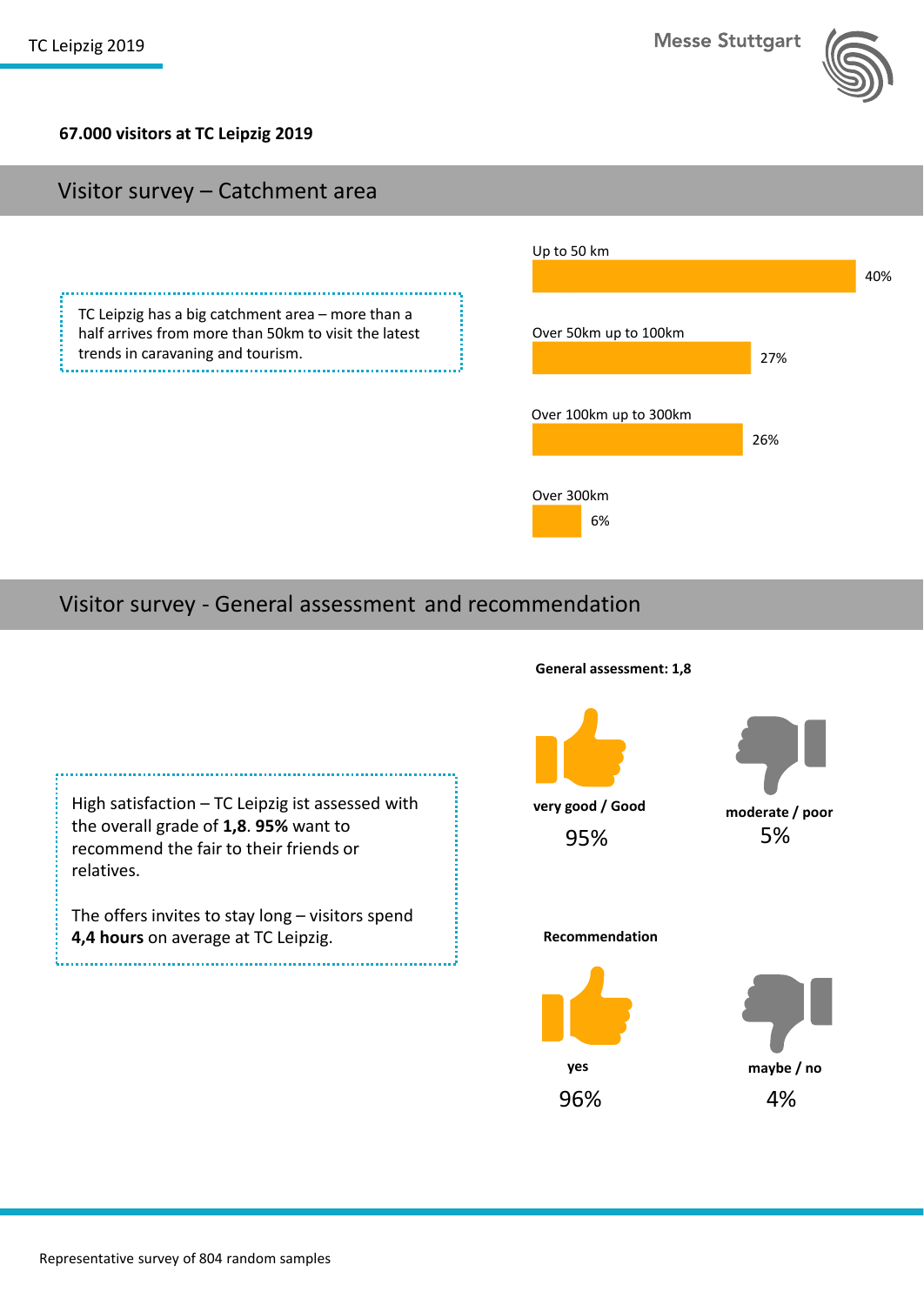

# Visitor survey – Gender of visitors



### Visitor Survey - Age of visitors



# Visitor Survey - Net household income

The average age of the TC Leipzig Visitor is **51,5** years.

The average net household income of the TC visitors is **3.028€.**

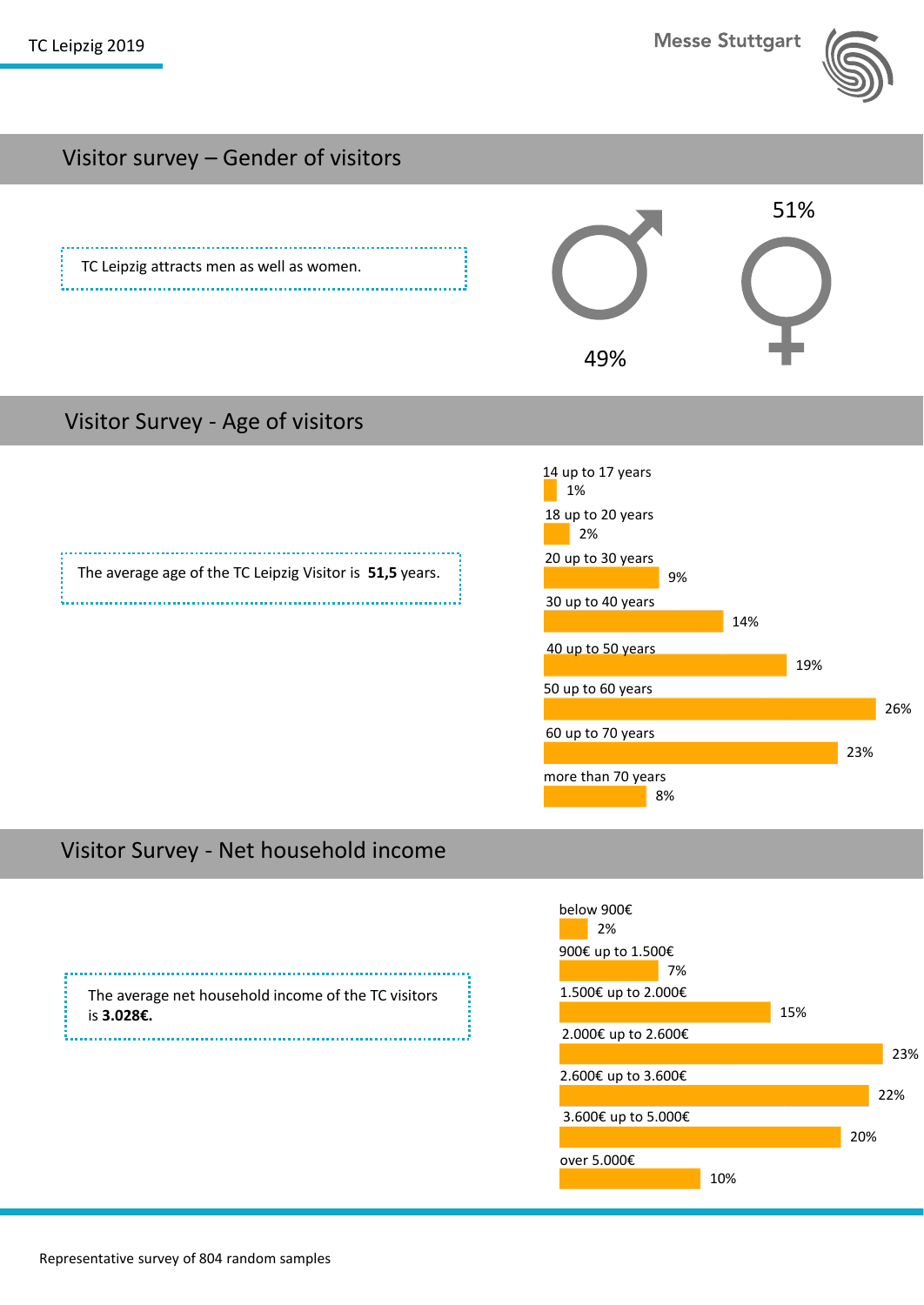

#### Visitor Survey - Interest in the offer\*



### Visitor Survey - Frequency of holiday (at least five days)